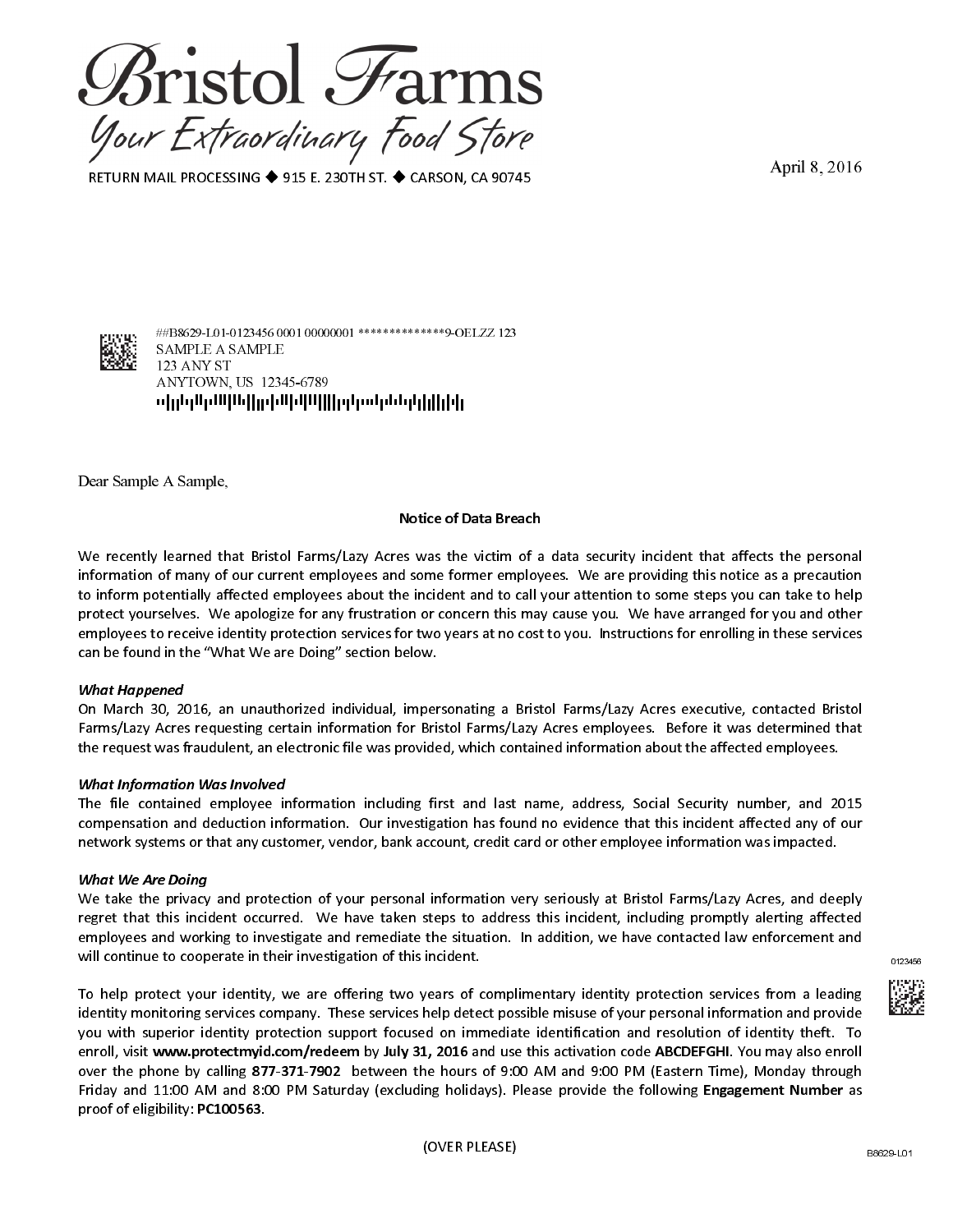## **What You Can Do**

We want to make you aware of steps you can take to guard against fraud or identity theft. We recommend that you carefully check your credit reports for accounts you did not open or for inquiries from creditors you did not initiate. If you see anything you do not understand, call the credit agency immediately. If you find any suspicious activity on your credit reports, call your local police or sheriff's office, and file a police report for identity theft and get a copy of it. You may need to give copies of the police report to creditors to clear up your records. Also, please review the "Information about Identity Theft Protection" reference guide, included here, which describes additional steps that you may take to help protect yourself, including recommendations by the Federal Trade Commission regarding identity theft protection and details on placing a fraud alert or a security freeze on your credit file.

Some of the information affected by this incident could be used to file a fraudulent tax return. As an additional precautionary measure, we also recommend that you file a Form 14039 "Identity Theft Affidavit" with the IRS to help prevent someone from filing a fraudulent tax return in your name. For additional information from the IRS about identity theft, please visit https://www.irs.gov/uac/Taxpayer-Guide-to-Identity-Theft or call 800-908-4490. The California Franchise Tax Board offers similar resources and forms that are available at https://www.ftb.ca.gov/individuals/id\_theft.shtml or by calling 916-845-3669. If you currently reside outside of California, there may be similar resources and forms to file in other states, so we recommend that you contact your state department of revenue directly for more information.

Finally, we recommend that you enroll in the complimentary identity protection services that Bristol Farms/Lazy Acres is providing. Enrollment instructions can be found in the "What We are Doing" section above.

# **For More Information**

For more information about this incident, or if you have additional questions or concerns about this incident, you may contact our employee information line at 310-233-4766, or via email at questions@bristolfarms.com. Again, we regret any inconvenience or concern caused by this incident.

Thank you,

Chuck Eallonardo Bristol Farms SVP & CFO 915 E. 230th St. Carson, CA 90745